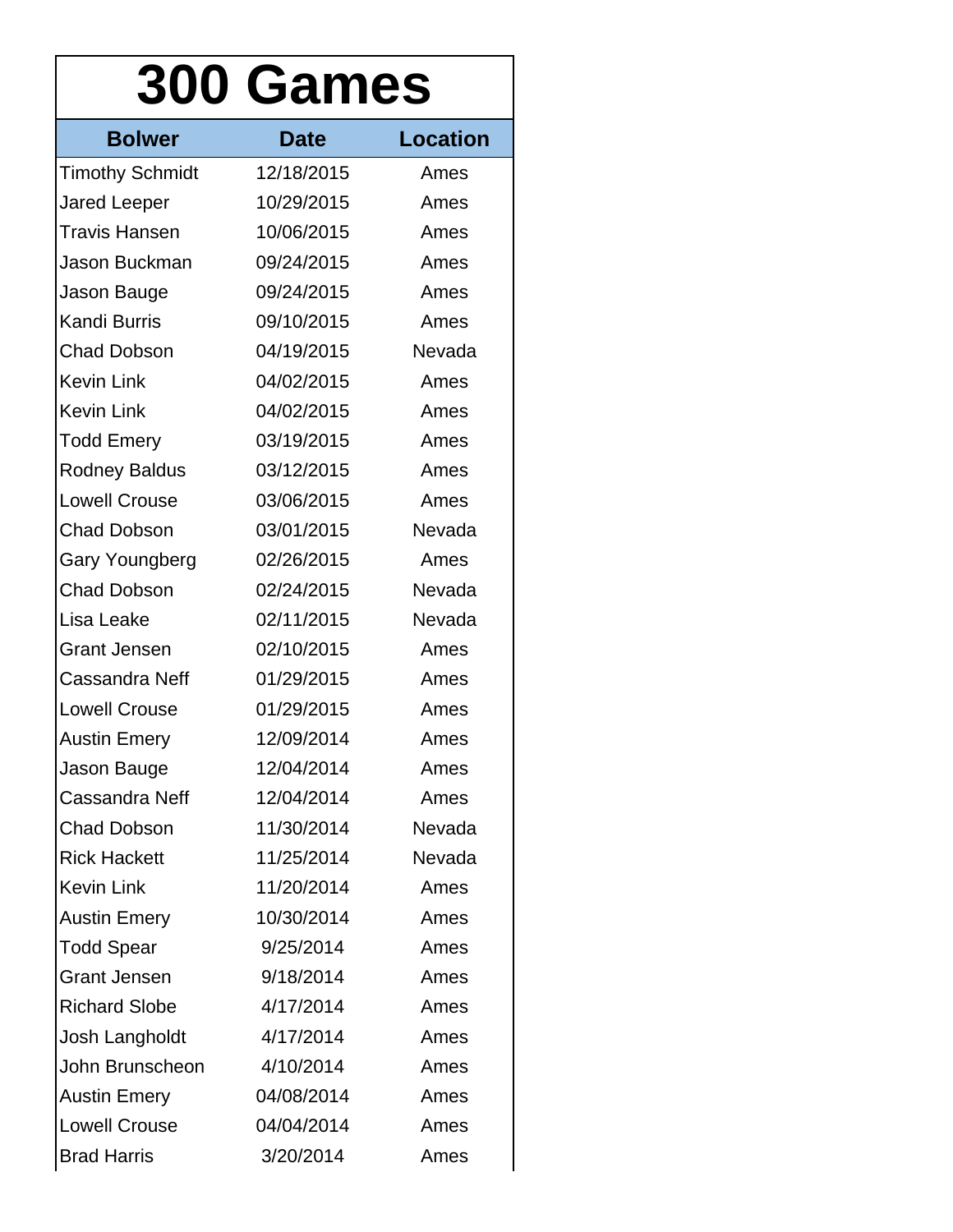| <b>Greg Ruopp</b>       | 03/06/2014 | Ames        |
|-------------------------|------------|-------------|
| <b>Brian Carroll</b>    | 2/27/2014  | Ames        |
| <b>Chad Dobson</b>      | 2/10/2014  | Nevada      |
| <b>Kory Swearngin</b>   | 1/28/2014  | Nevada      |
| <b>Tony Biernat</b>     | 01/09/2013 | Ames        |
| Morgan Morgan           | 12/12/2013 | Ames        |
| <b>Timothy Schmidt</b>  | 11/21/2013 | Ames        |
| Jeremy Griffel          | 11/2/2013  | Ames        |
| Josh Langholdt          | 10/31/2013 | Ames        |
| Jason Bauge             | 9/26/2013  | Ames        |
| <b>Mike Emery</b>       | 9/17/2013  | Ames        |
| <b>Jarad Prescott</b>   | 9/5/2013   | Ames        |
| <b>Kevin Link</b>       | 3/21/2013  | Nevada      |
| Jonathan Mesecher       | 3/7/2013   | Ames        |
| Craig Calhoun           | 1/29/2013  | Nevada      |
| Jason Bauge             | 1/10/2013  | Ames        |
| Jeremy Heintz           | 1/3/2013   | Nevada      |
| <b>Jarad Prescott</b>   | 12/18/2012 | Nevada      |
| Joshua Snodgrass        | 12/18/2012 | Nevada      |
| <b>Jeff Ortiz</b>       | 12/11/2012 | Ames        |
| <b>Jeff Olson</b>       | 12/4/2012  | Nevada (SB) |
| Josh Darrah             | 10/22/2012 | Nevada (SB) |
| <b>Jerry Everett</b>    | 9/25/2012  | Ames (PG)   |
| <b>Curt Klaver</b>      | 9/20/2012  | Ames (PG)   |
| <b>Chris Pellack</b>    | 5/4/2012   | Nevada (SB) |
| <b>Brad Harris</b>      | 3/20/2012  | Ames (PG)   |
| <b>Rick Slobe</b>       | 2/7/2012   | Ames (PG)   |
| <b>Kelly McPartland</b> | 2/7/2012   | Ames (PG)   |
| <b>Kevin Link</b>       | 1/19/2012  | Ames (PG)   |
| Doug Hergenrader        | 12/15/2011 | Ames (PG)   |
| Jeremiah Keltner        | 12/1/2011  | Ames (PG)   |
| Greg Roupp              | 11/17/2011 | Ames (PG)   |
| <b>Anthony Ristvedt</b> | 11/17/2011 | Ames (PG)   |
| Russ Cruse Jr.          | 10/6/2011  | Ames (PG)   |
| Kelly McPartland        | 04/07/2011 | Ames (PG)   |
| Jeremy Heintz           | 3/31/2011  | Ames (PG)   |
| <b>Brad Green</b>       | 3/20/2011  | Ames (PG)   |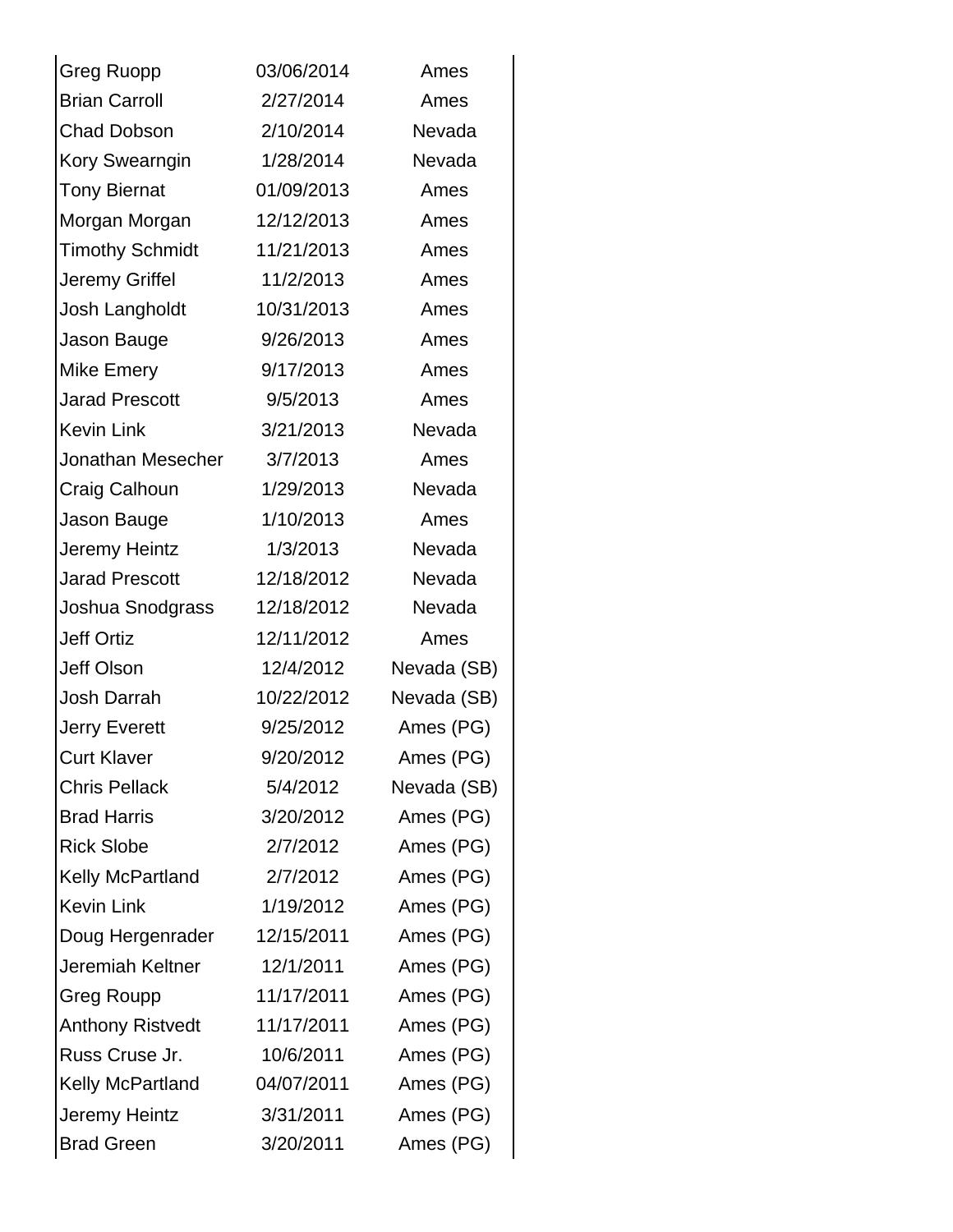| Russ Cruse Jr.        | 3/13/2011  | Ames (PG)       |
|-----------------------|------------|-----------------|
| Nick Siedleman        | 3/13/2011  | Nevada (SB)     |
| John Brunscheon       | 2/17/2011  | Ames (PG)       |
| Mark Swanson          | 2/15/2011  | Ames (PG)       |
| Mike Morgan           | 2/10/2011  | Ames (PG)       |
| <b>Bob Betts</b>      | 1/24/2011  | Story City (SC) |
| <b>Derrick Black</b>  | 1/16/2011  | Nevada (SB)     |
| <b>AI Glick</b>       | 1/16/2011  | Nevada (SB)     |
| Jeff Ortiz            | 1/11/2011  | Ames (PG)       |
| <b>Justin Walsh</b>   | 12/17/2010 | Ames (PG)       |
| Dan Ring              | 12/14/2010 | Ames (PG)       |
| Josh Darrah           | 12/14/2010 | Nevada (SB)     |
| Russ Cruse Jr.        | 12/9/2010  | Ames (PG)       |
| <b>Jason Schmall</b>  | 12/2/2010  | Ames (PG)       |
| <b>Alex Ortiz</b>     | 11/30/2010 | Ames (PG)       |
| Ron Sewald            | 10/28/2010 | Ames (PG)       |
| Mike Morgan           | 10/21/2010 | Ames (PG)       |
| <b>Gary Link</b>      | 10/14/2010 | Ames (PG)       |
| <b>Greg Ruopp</b>     | 9/20/2010  | Nevada (SB)     |
| Jeremiah Keltner      | 3/14/2010  | Ames (PG)       |
| Wes Novak             | 2/28/2010  | Ames (PG)       |
| <b>Jarad Prescott</b> | 2/28/2010  | Ames (PG)       |
| <b>Justin Walsh</b>   | 2/11/2010  | Ames (PG)       |
| <b>Lowell Crouse</b>  | 2/4/2010   | Ames (TCB)      |
| <b>Lowell Crouse</b>  | 12/18/2009 | Ames (PG)       |
| Dan Deyoung           | 12/17/2009 | Ames (PG)       |
| Mike Brechler         | 12/11/2009 | Ames (PG)       |
| <b>Rick Hackett</b>   | 12/1/2009  | Nevada          |
| <b>Justin Walsh</b>   | 10/1/2009  | Ames (PG)       |
| Nick Siedelmann       | 9/22/2009  | Ames (PG)       |
| <b>Jarad Prescott</b> | 9/15/2009  | Nevada          |
| <b>Gary Link</b>      | 9/10/2009  | Ames (TCB)      |
| <b>Austin Meyers</b>  | 4/10/2009  | Ames            |
| <b>Jared Leeper</b>   | 3/19/2009  | Ames (TCB)      |
| <b>Jarad Prescott</b> | 2/12/2009  | Ames            |
| Dan McDevitt          | 1/29/2009  | Ames            |
| Jared Leeper          | 1/20/2009  | Ames            |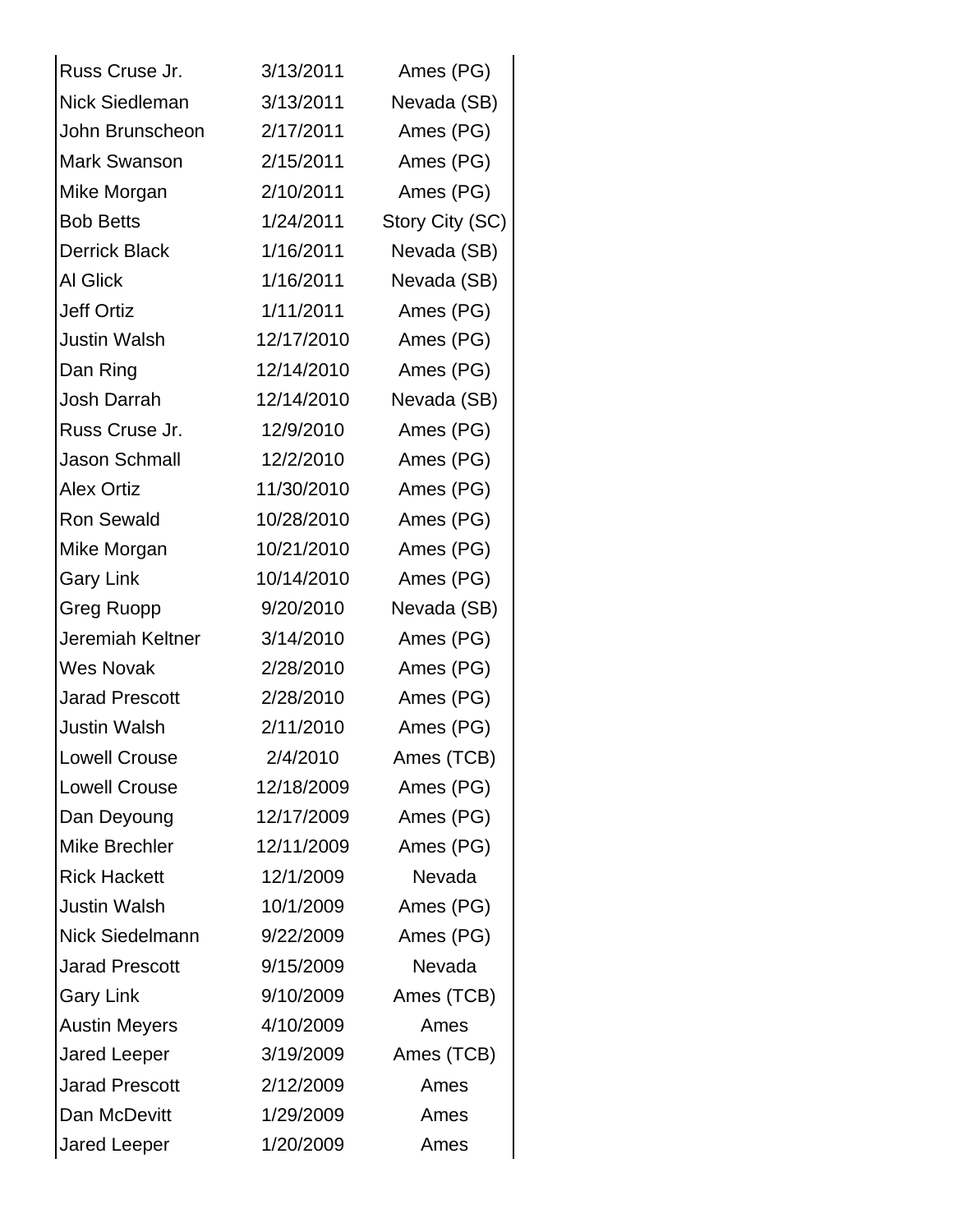| <b>Gary Link</b>        | 1/15/2009  | Ames              |
|-------------------------|------------|-------------------|
| <b>Chris Harris</b>     | 12/11/2008 | Ames              |
| Kyle Youngberg          | 11/13/2008 | Ames              |
| <b>Brandon Busch</b>    | 10/30/2008 | Ames              |
| Russ Cruse Sr.          | 10/30/2008 | Ames              |
| Justin Walsh            | 10/9/2008  | Ames              |
| <b>Jerry Everett</b>    | 9/16/2008  | Ames              |
| <b>Ray Burkhart</b>     | 4/8/2008   | Jewel             |
| <b>Rick Slobe</b>       | 3/13/2008  | Ames              |
| Scott Schweertman       | 2/19/2008  | <b>Story City</b> |
| Alan Friedman           | 1/2/2008   | Ames              |
| Kevin Holm              | 12/30/2007 | <b>Story City</b> |
| <b>Greg Spear</b>       | 3/29/2007  | Ames              |
| <b>Bob Best</b>         | 3/6/2007   | Ames              |
| <b>Kurt Strong</b>      | 2/6/2007   | Ames              |
| Larry Genalo, Sr.       | 1/11/2007  | Ames              |
| <b>Kevin Link</b>       | 12/14/2006 | Ames              |
| <b>Brent Torgeson</b>   | 12/4/2006  | <b>Story City</b> |
| <b>Jerry Everett</b>    | 2/28/2006  | Ames              |
| Russ Cruse Jr.          | 10/13/2005 | Ames              |
| Russ Cruse Jr.          | 10/6/2005  | Ames              |
| <b>Bryan Carsrud</b>    | 9/4/2005   | Nevada            |
| <b>Tim Gray</b>         | 1/7/2005   | Ames              |
| <b>Rick Slobe</b>       | 1/5/2005   | Ames              |
| <b>Bryan Carsrud</b>    | 12/30/2004 | Nevada            |
| <b>Garrett Hansen</b>   | 10/12/2004 | Ames              |
| <b>Lowell Crouse</b>    | 3/18/2004  | Nevada            |
| <b>Brandon Busch</b>    | 4/3/2003   | Ames              |
| <b>Chad Dobson</b>      | 1/30/2003  | Nevada            |
| <b>Kelly McPartland</b> | 1/16/2003  | Ames              |
| <b>Kevin Link</b>       | 1/9/2003   | Nevada            |
| <b>Steve Huntrods</b>   | 11/10/2002 | Nevada            |
| Greg Ruopp              | 11/3/2002  | Nevada            |
| Hal Long                | 10/10/2002 | Ames              |
| <b>Chad Dobson</b>      | 10/1/2002  | Nevada            |
| <b>Brian Hanson</b>     | 9/19/2002  | Nevada            |
| <b>Bill Wise</b>        | 3/7/2002   | Ames              |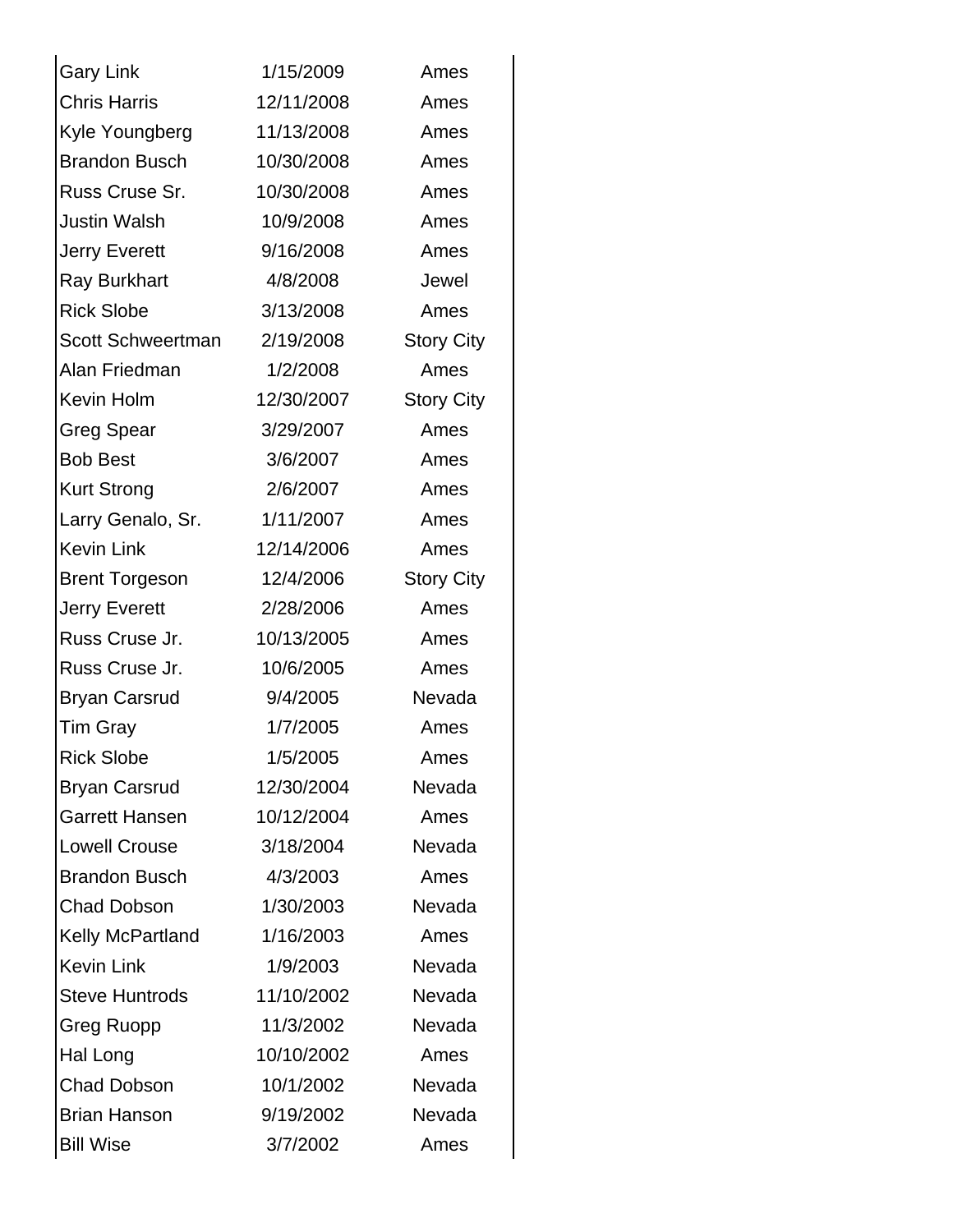| <b>Jack Garrey</b>     | 2/2/2001   | Ames   |
|------------------------|------------|--------|
| <b>Jarad Prescott</b>  | 10/26/2000 | Nevada |
| <b>Kevin Link</b>      | 2/17/2000  | Nevada |
| Keith Tillotson        | 12/30/1999 | Nevada |
| <b>Chad Dobson</b>     | 9/12/1999  | Nevada |
| Vail Olson             | 9/9/1999   | Nevada |
| <b>Gordy Port</b>      | 3/25/1999  | Nevada |
| <b>Jarad Prescott</b>  | 3/23/1999  | Nevada |
| <b>Bret Dutton</b>     | 3/11/1999  | Nevada |
| <b>Mark Swanson</b>    | 12/12/1998 | Nevada |
| <b>Gordy Port</b>      | 11/5/1998  | Nevada |
| Larry Babcock          | 12/12/1997 | Ames   |
| <b>Tom Kitchen</b>     | 12/11/1997 | Ames   |
| <b>Jeff Theilen</b>    | 10/20/1997 | Nevada |
| <b>Sharla Glick</b>    | 4/23/1997  | Ames   |
| <b>Bob Earles</b>      | 4/8/1997   | Nevada |
| Dan McDevitt           | 4/3/1997   | Nevada |
| <b>Bob Johnson</b>     | 3/31/1997  | Nevada |
| <b>Mick Tscherter</b>  | 3/20/1997  | Nevada |
| Dave Cerka             | 3/17/1997  | Nevada |
| Jason Bauge            | 2/27/1997  | Ames   |
| <b>Frank Jennings</b>  | 2/23/1997  | Nevada |
| Tim J. Smith           | 2/20/1997  | Ames   |
| <b>Chad Dobson</b>     | 1/16/1997  | Nevada |
| <b>Tim Cmelik</b>      | 1/16/1997  | Ames   |
| <b>Skip Elliott</b>    | 1/14/1997  | Nevada |
| Doug Swanson           | 12/30/1996 | Nevada |
| <b>Jarad Prescott</b>  | 10/22/1996 | Nevada |
| David Springer         | 9/30/1996  | Nevada |
| <b>Rick Slobe</b>      | 4/23/1996  | Ames   |
| <b>Tim Cmelik</b>      | 2/25/1996  | Ames   |
| <b>Bret Dutton</b>     | 2/1/1996   | Nevada |
| <b>Brian VanderWal</b> | 11/2/1995  | Nevada |
| <b>Keith Tillotson</b> | 10/31/1995 | Nevada |
| <b>Gordy Port</b>      | 10/12/1995 | Nevada |
| Vail Olson             | 9/7/1995   | Nevada |
| Cecil Stouwie Jr.      | 4/20/1995  | Nevada |